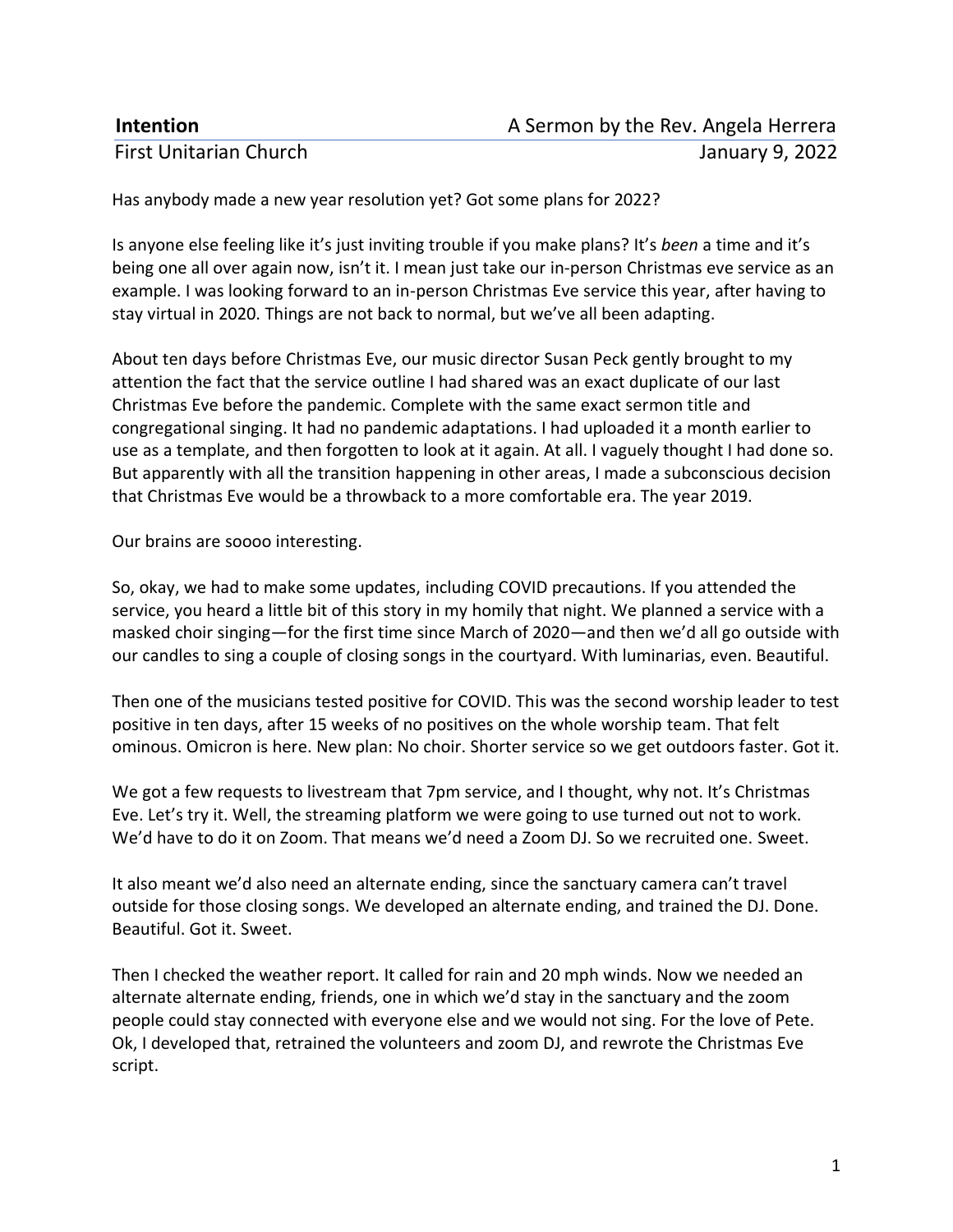At 5pm on Christmas eve, I checked the weather again: clear skies and only a light breeze. Back to alternate ending #1. At 7pm I sat on the platform with our intern minister Matt, and as the service began, I checked the weather one more time. Now it said there was an 80% chance of rain, precisely when we would have gone outside, and at no other time the whole evening. I've been wondering when I'd use the phrase, "Not today, Satan!" in a sermon.

In the end, the folks in the sanctuary put on our coats and jingled on out to the courtyard, where we sang in a circle around the old cottonwood, luminarias at our feet, and the sky was gentle and calm. The folks on Zoom got to sing with the choir's specially made video, and light candles with one another in the video gallery.

We make plans and god laughs, yeah?

So what do you do? What should we do about 2022? Well, we adapt and we laugh with god.

Here's the secret to being able to do that: most of the big things worth setting our sights onmost of the things that truly matter— don't actually begin with plans at all. They begin with intention. An intention is something different than a plan. In fact, what we call plans, some might call "outentions." Because they are about outcomes. Outentions, or plans, might include taking a certain trip, changing our bodies in a certain way, exercising a certain amount, or meeting a certain kind of person.

Outentions:

- I want to go to Paris,
- Gain or lose a certain amount of weight—a big one in January, when diet culture is at its most maniacal, staging a relentless attack of advertising, or maybe your outention is to
- fall in love with a person who has a degree in bagpiping or puppet arts.
- Which are real degrees at Carnegie Mellon University and the University of Connecticut, respectively. And I absolutely believe they are awesome degrees.

But consider the flexibility and deeper meaning of framing your goals this way:

- I want to feel adventurous and have new cultural experiences;
- I want to enjoy feeling connected, strong, and healthy in my body (whatever my body type);
- I want to meet interesting people who take music and, okay, sure puppets, seriously.

(I don't know what corresponds to puppets. Joy?)

When we separate out-tensions (outcomes) from in-tentions (deeper goals, values) things get both clearer and more flexible.

• If our intention is adventure and culture, there are many ways to live into that, even if our plans are somehow thwarted.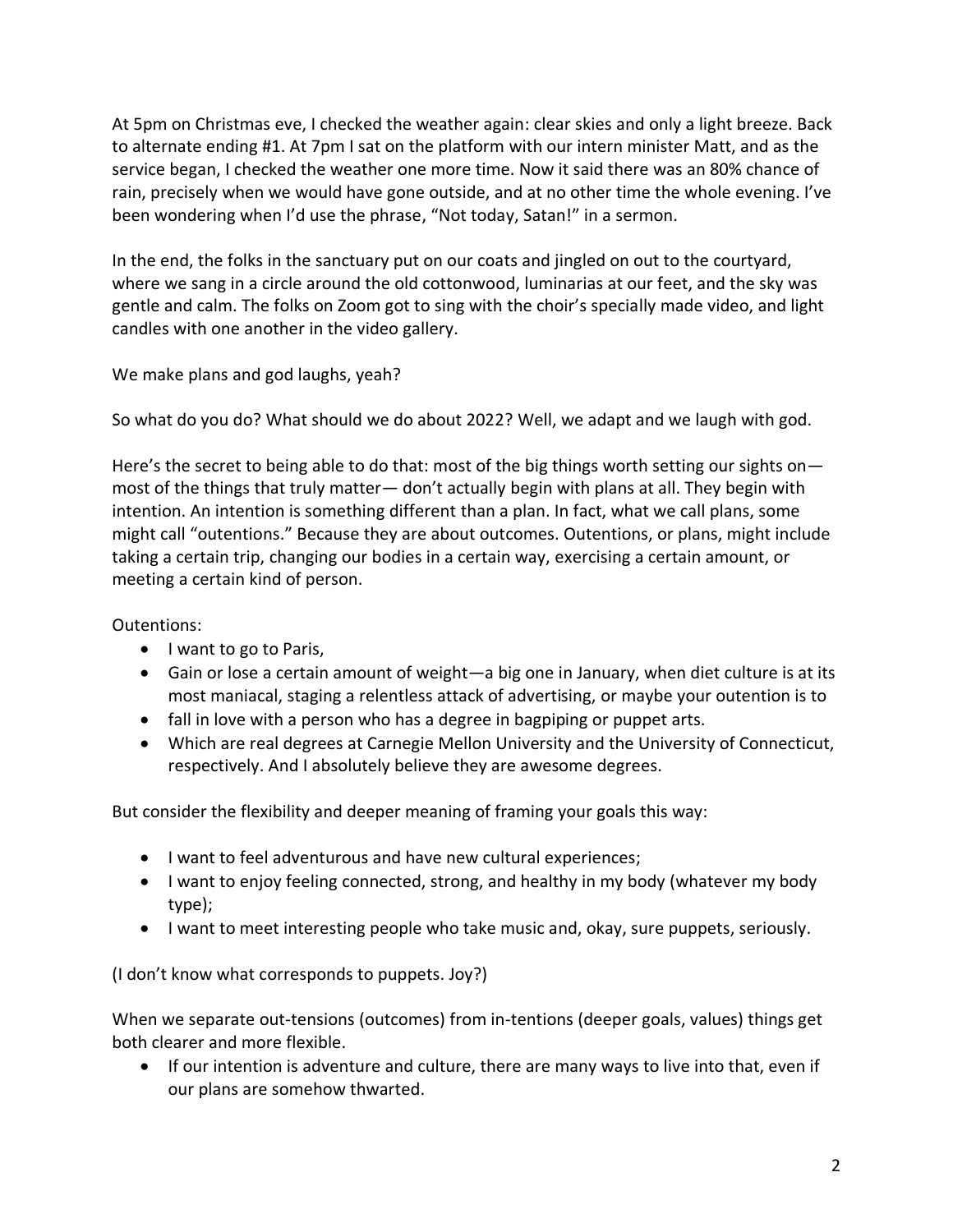- If the intention is feeling connected, strong, and healthy, we can do that through tuning into our bodies and making decisions that support that, and it puts the focus on our pleasure instead of a measure, which is good for the soul, too.
- If the goal is to meet interesting people who share our passions, falling in love may happen, but those interactions won't have to meet such a high bar in order to be a win, and who knows, you may fall happily in love with a dog food taster, which is an actual job tasting actual dog food.<sup>i</sup> It also requires a college degree, or— one imagines, equivalent experience.

I've known self-taught dog food tasters. Personally, I was tasting dog food before I could read. (Precocious!)

The Latin root in the word intention means *to stretch toward*. What value or deeper goal would you like to stretch toward? Something a level below an actual plan. The thing that the plan satisfies. Because, if we don't set our intentions, then what? We may feel stuck. Helpless. Disappointed. Either because the plan we set our hearts on did not turn out to be possible, or, we weren't clear about the intention beneath our planning, so maybe the plan works but feels unsatisfying. Or, with no intention and no plan, we can probably just expect to repeat certain patterns in our lives, whether they are satisfying to us or not.

There's a wonderful quote from the writer Anne Lamott where she talks about what could happen if we don't consciously decide what to stretch toward. About what happens when we let our aversions or fears interfere. She says:

Oh my God, what if you wake up some day and you never got your memoir or novel written; or you didn't go swimming in warm pools and oceans all those years because your thighs were jiggly and you had a nice big comfortable tummy; or you were just so strung out on perfectionism and people-pleasing that you forgot to have a big juicy creative life, of imagination and radical silliness and staring off into space like when you were a kid? It's going to break your heart. Don't let this happen… Pick a new direction and aim for that. Shoot the moon.<sup>ii</sup>

Another way we can get derailed from living our best lives is if, because we are not clear about our intention, we say yes to the wrong things. We may take on things that take up too much of our time or stress us out and leave us without enough left to invest in what matters most.

Now, I don't mean that we have to be doing extraordinary, Instagram-able kinds of things in order to look like we are living intentionally. That's actually the opposite of what I'm saying. The look of whatever we are doing—that's an outention. An outcome. The inner part is what matters. You can spend a whole day running tiresome errands with a kid or three in the car, and absolutely meet your intentions around playfulness and compassion. When you all get hangry in the middle of it, you can still nail your intention of modeling problem solving,